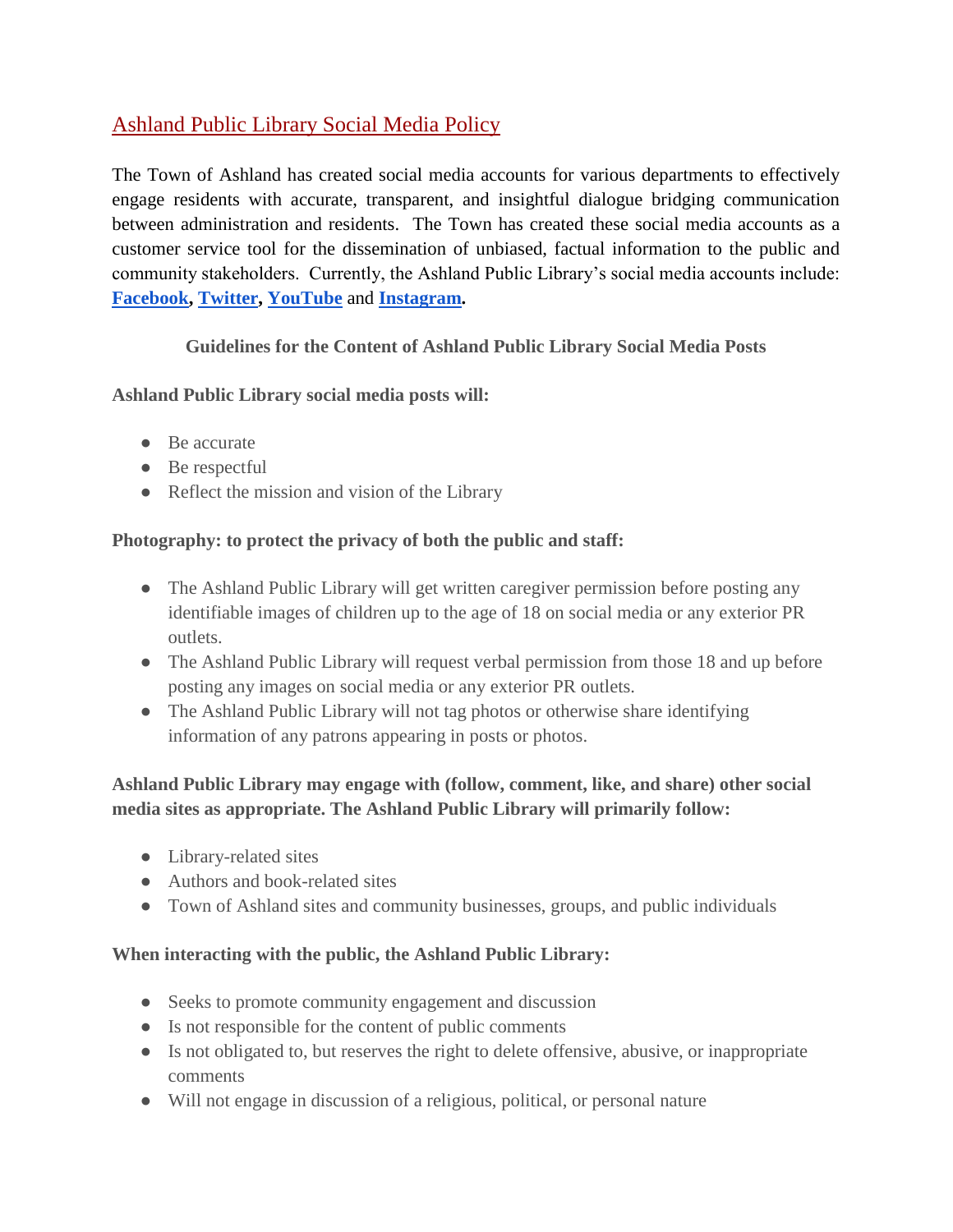● Reserves the right to edit or modify any postings or comments for space or content, while retaining the intent of the original post

#### **When interacting with the Ashland Public Library, the public user:**

- Is encouraged to engage in discussion with the Library
- Abides by all library policies when posting to Library social media,
- Should report offensive, abusive, or inappropriate content to the Library for review and possible removal
- May be blocked from commenting on Library social media due to repeated offensive, abusive, or inappropriate comments, at the discretion of the Library Director
- Must follow the library's **[Code of Conduct](https://docs.google.com/document/d/1UocEYrtpQmJ93S6C2V_Q4_ZW3zQee1J5luXXfH5mOdk/edit?usp=sharing)** and **[Internet Use](https://docs.google.com/document/d/128gKtYwhYa8ax4GWbZorobD491pWstNSFcMyG4FVVNg/edit?usp=sharing)** policies

By choosing to comment or post on the Town of Ashland's social media accounts, user agrees that the Town reserves the right to remove content and/or block them from the page if their posts are deemed inappropriate for any reason, including but not limited to the following:

- Profane or vulgar language or content
- Content that degrades others on the basis of race, creed, color, age, religion, gender, marital status, status with regard to public assistance, national origin, physical or mental disability or sexual orientation
- Threatening or harassing postings
- Personal attacks
- False information that causes harm to an individual or organization
- Sexual content or links to sexual content
- Content that reveals private or, personal information without permission
- Inappropriate photographs, including but not limited to: photos involving alcohol, nudity, and scenes of graphic violence.
- Conduct or encouragement of illegal activity
- Information that may compromise the safety or security of the public or public systems
- Copyright, trademark, and intellectual property violations
- As in our **[Children's Room Policy](https://docs.google.com/document/d/1gnnqEvjxkM1waQKAcqyUhKGqkjCiCsmEtiTyXG4kQU4/edit?usp=sharing)** posting photos of children in the library is not permitted

If a user violates any of these guidelines, they may have their content removed or be blocked from further participating on the page. If this happens, the user has the right to appeal the decision with the Town Manager's Office which will make a decision in collaboration with the Library Director.

**Copyright, Public Records, and Intellectual Property**